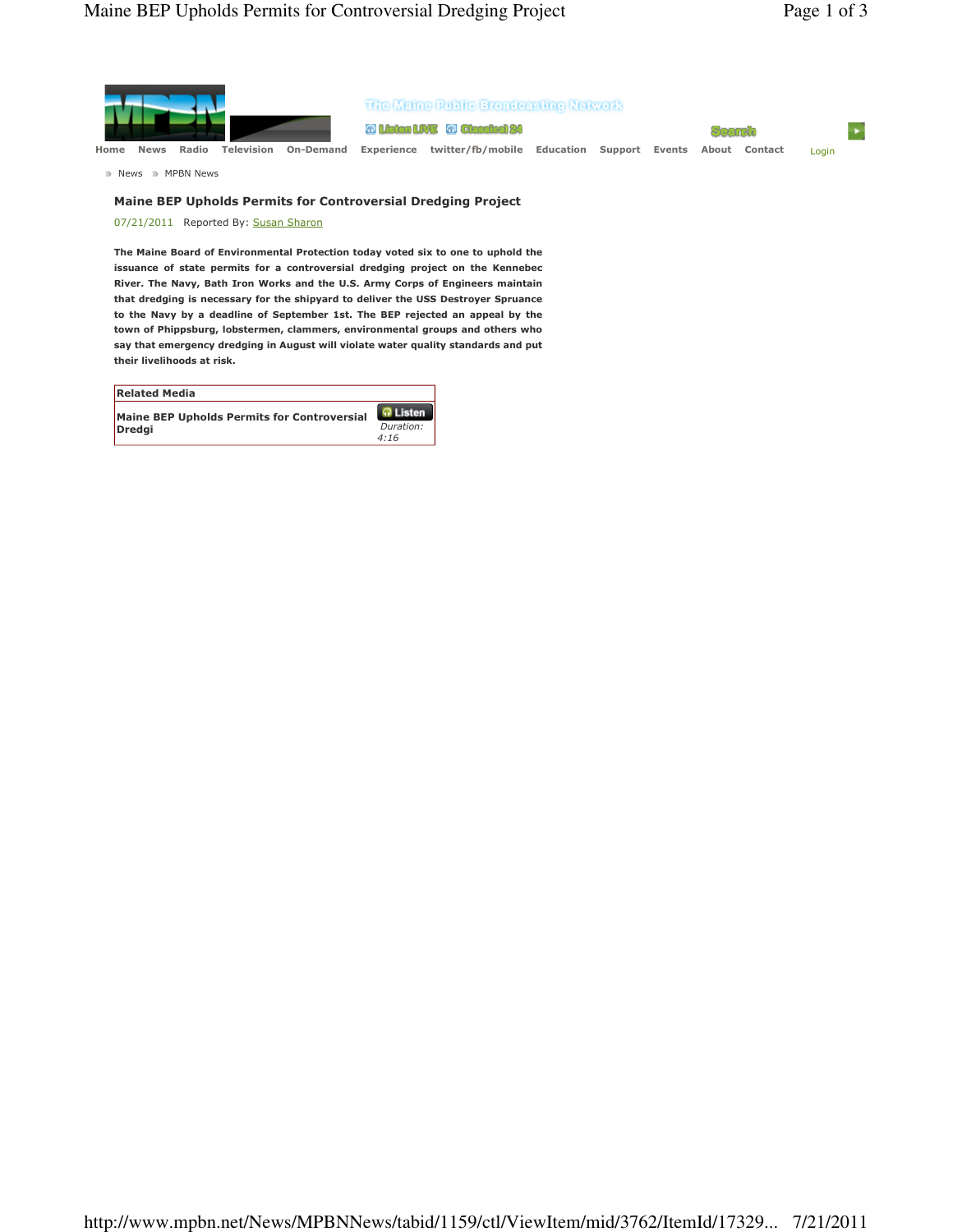They say timing is everything and never has that been more evident than in the arguments for and against a three-to-five week, round-the-clock emergency dredging project on the Kennebec River, which hasn't been cleared of sandy material by the U.S. Army Corps since 2003 because of lack of funding.

Everyone agrees that August is the worst time of the year to do dredging. It's the height of the tourist season. Lobsters and clams are plentiful and local fishermen are busy trying to make a living. But the Spruance has to leave BIW.

Because of a slow-moving federal bureacracy, dredging hasn't been able to be scheduled until just a few weeks before deadline. And John Portela, a sandblaster with Local 6 at the shipyard, says it's a deadline that can't be missed. The union represents 3,000 employees at BIW.

"Faced with uncertain shipbuilding dollars and competition in Mississippi that does not have these issues, the ability to deliver a product to our customer has an enormous impact on our jobs," Portela said. "Stated simply: If we can't deliver ships, we can't work."

But Steve Hinchman, an attorney for the appellants, says his group doesn't want to interfere with the delivery of the Spruance, affect national security or jeopardize the shipyard's future work. He just rejects the idea that 70,000 cubic tons of dredging material needs to be removed from the Kennebec and deposited in the same river system.

Not only is it the largest dredging project in 22 years, but Hinchman says emergency dredging has never been allowed by any agency in August--and, he says, for good reason, even by the Department of Environmental Protection's own guidance.

"The department's long-standing guidance is that dredging is severely damaging to water quality, to aquatic ecosystems, to anadromous fish, to lobster shedding and migration, and that it should not occur in the summer," Hinchman said.

Instead, Hinchman says dredging usually takes place in the fall. In this case, because of the timetables involved, Hinchman says it is possible to meet everyone's interests: get the ship out, protect lobstermen and prevent potential smothering of clam flats, just by scaling back the dredging project to less than half what's planned.

Matt Manahan, an attorney for BIW, says doing a smaller dredge will only mean coming back again in the future to finish the job. He says that will cost more money and create more disruption to the environment. And he says Hinchman and his clients haven't produced any evidence to show that dredging will be harmful.

"Yes, there will be sedimentation, there will be some siltation, but it's a very small amount," Manahan said. "It won't have unreasonable impacts on the lobster industry. It won't have unreasonable impacts on clam flats, won't cause closure of clam flats. It won't have unreasonable impacts on other fish species, including Atlantic sturgeon and short-nose sturgeon. That's the evidence in the record."

But it's a record that critics, including several members of the Board of Environmental Protection, say could use some updating. Several of the studies used to create the record date back more than a decade.

Opponents of the state-issued dredging permits are also worried that the state hasn't done enough to consider Atlantic sturgeon. Short-nosed sturgeon is protected under the Endangered Species Act and the federal government has set a limit of 27 fish that can be harmed or killed as a result of this dredging project.

But Atlantic sturgeon, a separate species, are a candidate for federal listing. And conservationist Doug Watts of Augusta says the permit has not taken them into consideration.

"The state has a responsibility here for the fish under its charge, and Atlantic sturgeon are under the state's charge," Watts said. "They're one of the most amazing animals in the Kennebec River, and it's important that consideration be given to them to make sure that this project doesn't harm them."

Matt Manahan says independent monitors will be in place to observe the effects of dredging on both species of fish. In the end, BEP members, with some reluctance, voted six to one to support the state dredging permits.

Attorney Steve Hinchman says he hasn't given up hope. He also has an appeal pending in federal court. Arguments in that separate case will be heard on Monday.

## Return!



Find us on Facebook

Sign Up

Create an account or log in to